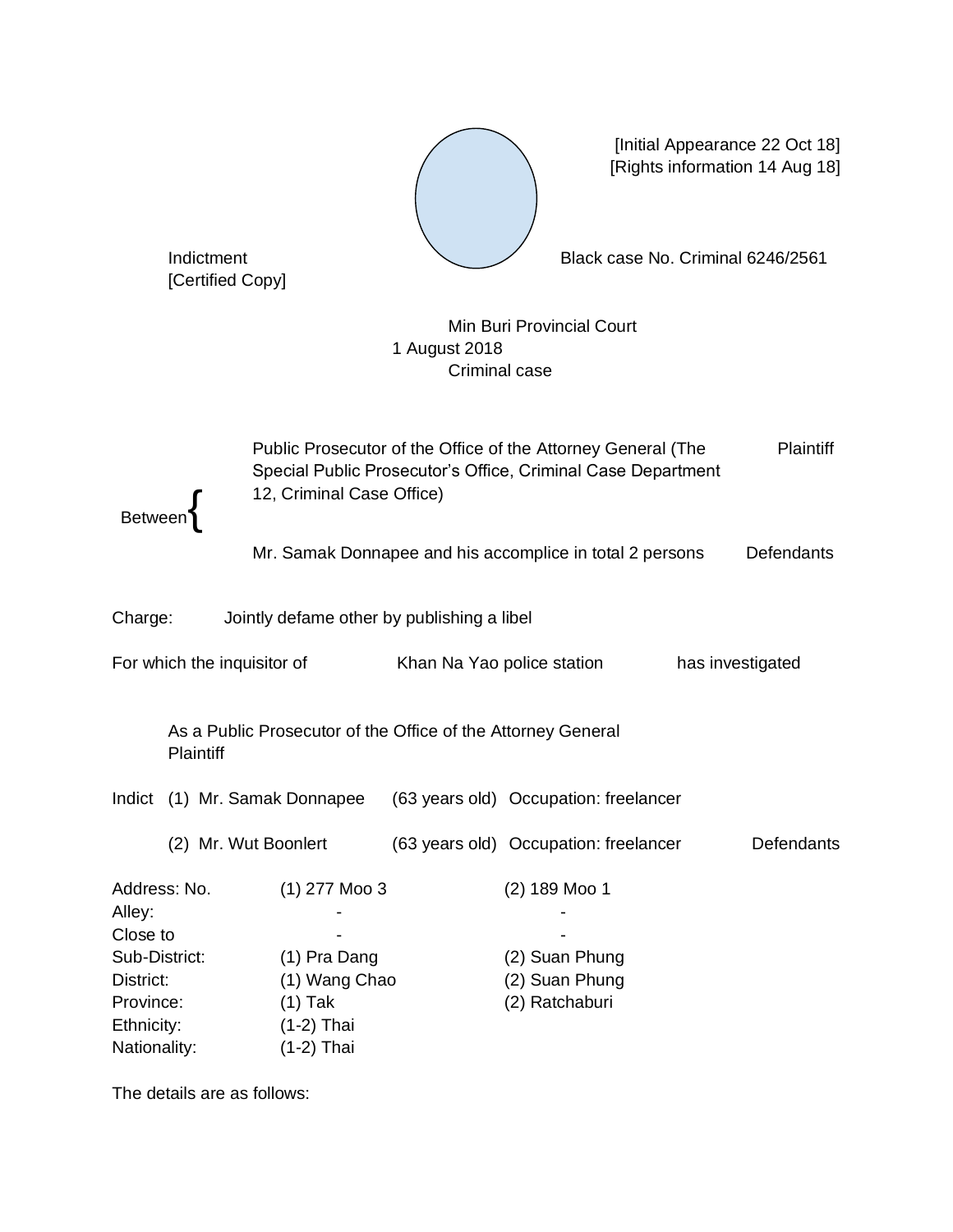Section 1. The two Defendants herein, together or separately, committed multiple counts of the same crime as listed below.

1.1 On 22 August 2016, during the daytime and continuing into the night-time, the exact time is not known, the first Defendant defamed Mr. Chaiwat Limlikhit-aksorn, the Victim, by posted a statement into the computer system via Facebook using a Facebook account named Mr. Samak Donnapee which could be accessed and read by others. The statement reads "concerning the head of *Phraya Seam* squad, the owner of *Chai Rajapruk* ranch who have in his possession a land which encroaching into the national forest reserve in accordance with the *Sor Tor Kor* (Land utilising right) scheme about a few hundred *Rai*". The phrase the head of *Phraya Seam* squad is referring to the Victim who holds the position of the head of *Phraya Sua* squad under the Department of National Parks, Wildlife and Plant Conservation. This led a third person or others to misunderstand that the Victim encroached the national forest reserve. That he is an officer of the Department of National Parks, but he himself a wrong doer. The post was published in a manner likely to impair the Victim's reputation or place the Victim in contempt or hatred by others. (the details could be found in annex 1)

1.2 From 27 August 2016 to 28 August 2016, during the daytime and continuing into the night-time, the exact date and time are not known, the first Defendant gave an interview to Manager Online Magazine, following the crime mentioned in 1.1, that " a 100 *Rai* ranch in Phetchaburi province is located in a national forest reserve. An investigation has not gone for. The land encroached is turned into a resort["]. The first Defendant also posted into the computer system via a Facebook account named Mr. Samak Donnapee, which is accessible to others, that "Rajapruk Ranch is located in a national forest reserve having an area of 100 *Rai* … about 73 *Rai*  of the ranch has Mr. Pairote Limlikhit-aksorn as a possessor. The land shall be reclaimed by the Royal Forest Department but the reclamation is neglected". The statement means that the Victim himself encroached the land located in the national forest reserve by letting his brother possessing the land for him. The statement was published in a manner likely to impair the Victim's reputation or place the Victim in contempt or hatred by others. (the details could be found in annex 2)

1.3 On 28 August 2016, during the daytime and continuing into the night-time, the exact time is not known, both the Defendants defamed the Victim by publishing a libel. The first Defendant posted into the computer system via a Facebook account named Mr. Samak Donnapee, which is accessible to others, following the crime mentioned in 1.1 and 1.2, and the second Defendant shared the statement posted by the first Defendant via his own Facebook account named Wut Boonlert. The statement that both Defendants published reads[:]

"The Chai Rajapruk Ranch is located [partly] in a national forest reserve area and [partly] in the area possessed in accordance with the resolution of the cabinet dated 30 June 1998, 100 *Rai* in total. An investigation following a complaint put forth by the Royal Forest Department has been going on since 2008 until now. Recently, on 24 June 2016, the director of the Royal Forest Department (Mr. Chonlatit Surassawadi) issued a report [concerning] Chai Rajapruk ranch, an area of 100 *Rai*, located in a national forest reserve… and locate in the area under the survey conducted in accordance with the resolution of the cabinet dated 30 June 1998, about 73 *Rai* has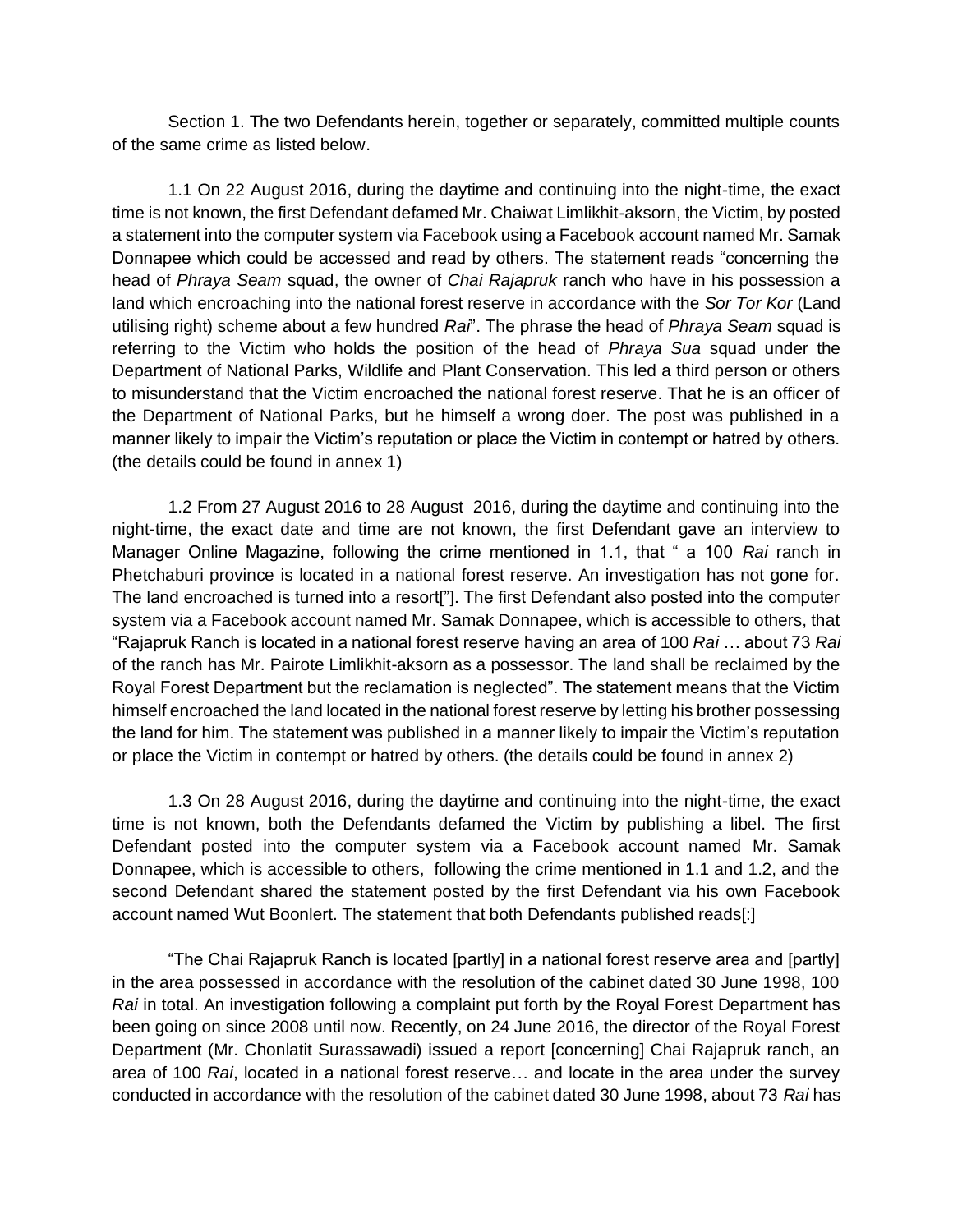Mr. Pairote Limlikhit-aksorn as its possessor. The [rest] of the land shall be reclaimed, but the director of the Royal Forest Department has been neglecting the reclamation".

Which could be understood by others that the Victim who was the leader of the special squad called *Phraya Sua* himself encroaches and possesses a plot of land in a national forest reserve area and built on that land a resort named *Chai Rajapruk* ranch by having his brother holding the right on possession on his behalf. The statement was published in a manner likely to impair the Victim's reputation or place the Victim in contempt or hatred by others. (the details could be found in annex 3)

1.4 On 22 September 2016, during the daytime, the first Defendant posted a statement into the computer system via Facebook using a Facebook account named Mr. Samak Donnapee. The post contains pictures of an official document issued by *Kaeng Krachan* Police Station regarding the police's decision to present the results of the investigation to the prosecutor and the statement reads as follows: "these are photos of the document issued by *Kaeng Krachan* Police Station regarding the police's decision to present the results of the investigation to the prosecutor in a case concerning guns (magazines and bullets) something like that. Don't say that the bullets were belong to the state because the model [of the bullets] confiscated, they said, were not the type procured by the state. Read it and decide for yourselves who is the good or the bad guy." The statement could be understood by others that Mr. Chaiwat Limlikhit-aksorn, the Victim, was the wrongdoer who illegally possessed guns and bullets and that he is a bad person. The statement was published in a manner likely to impair the Victim's reputation or place the Victim in contempt or hatred by others. (the details could be found in annex 4)

The acts described in 1.1 - 1.4 above were committed at Maxvalue Supermarket located in Bang Chan Sub-district, Khlong Sam Wa District, Bangkok and everywhere else in the Kingdom of Thailand.

Section 2. On 4 June 2017, the first Defendant met the Inquisitor, and on 5 June 2017, the second Defendant met the Inquisitor. The Inquisitor have investigated both Defendants.

Both Defendants pleaded innocent during the pre-trial investigation.

Both Defendants were not detained during the investigation. Both Defendants were brought to the Court with this indictment.

The Victim filed a complaint [to the police] requesting that both Defendants be prosecuted within the time prescribed by the statute of limitation. The complaint was filed at Khan Na Yao police station. The Victim first learned of the acts of the Defendants within the jurisdiction of the police station and has only filed the complaint at the police station.

Mr. Chaiwat Limlikhit-aksorn, the Victim, resides in No. 144, Moo 6, Nhong Jok Sub-District, Tha Yang District, Phetchaburi Province, tel. 089-922-2950.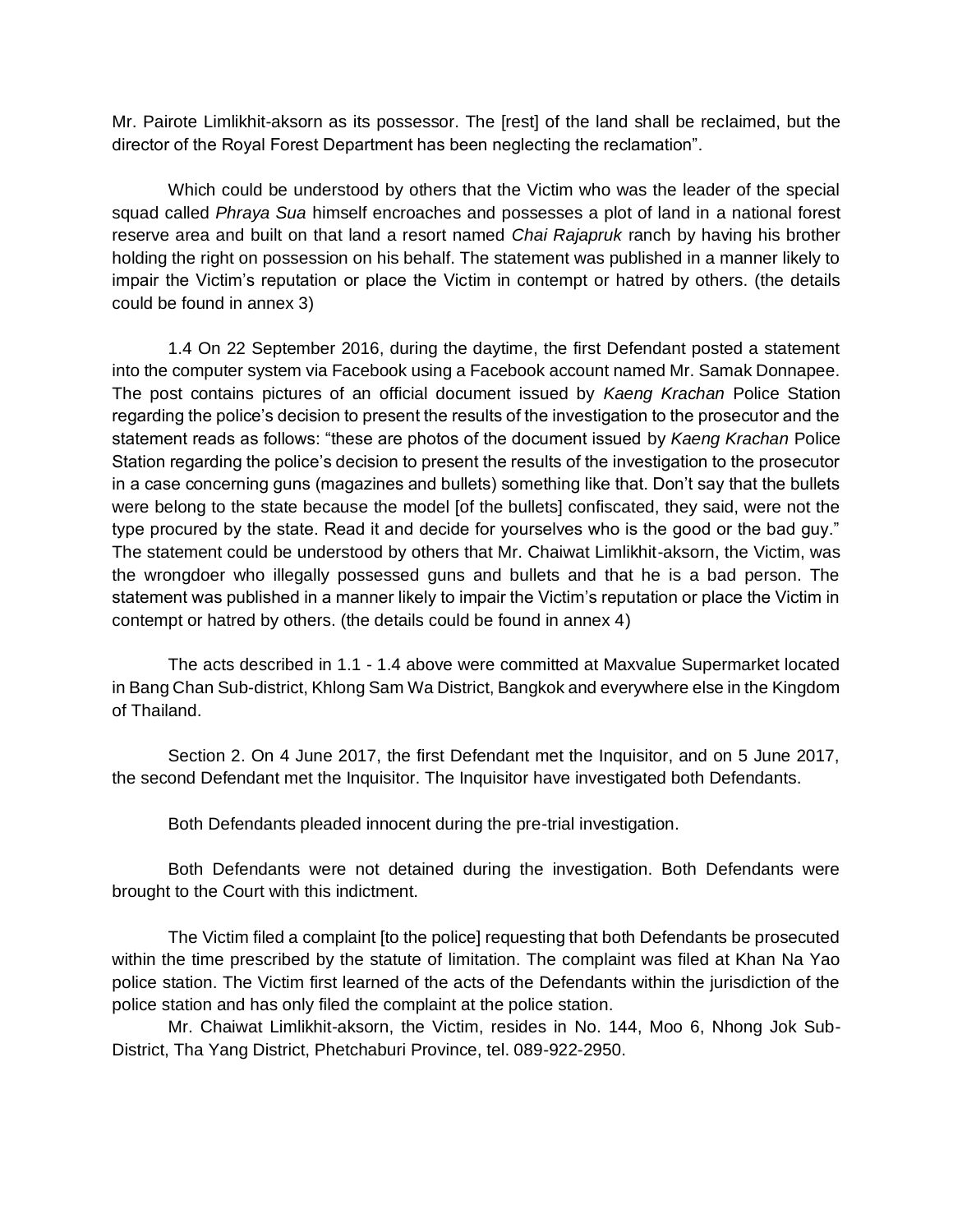Miss Worawarun Sarutathanachot, attorney-in-fact, resides in No. 59/46. Moo 1, Sam Phraya Sub-District, Cha-Am District, Phetchaburi Province, tel. 089-915-2619.